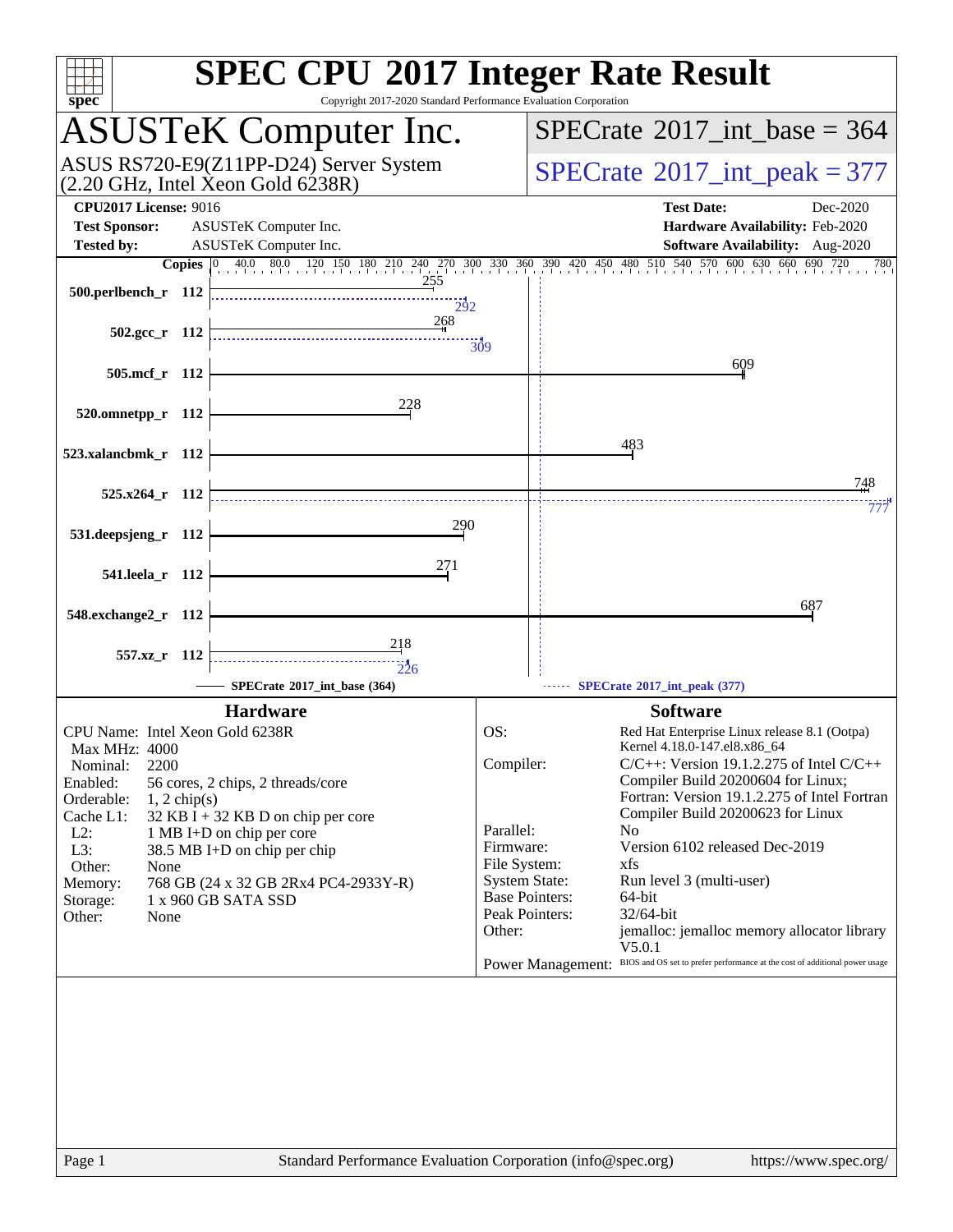

Copyright 2017-2020 Standard Performance Evaluation Corporation

### ASUSTeK Computer Inc.

ASUS RS720-E9(Z11PP-D24) Server System  $(2.20 \text{ GHz}, \text{ Intel Xeon Gold } 6238\text{R})$  [SPECrate](http://www.spec.org/auto/cpu2017/Docs/result-fields.html#SPECrate2017intpeak)®[2017\\_int\\_peak = 3](http://www.spec.org/auto/cpu2017/Docs/result-fields.html#SPECrate2017intpeak)77

 $SPECTate$ <sup>®</sup>[2017\\_int\\_base =](http://www.spec.org/auto/cpu2017/Docs/result-fields.html#SPECrate2017intbase) 364

**[CPU2017 License:](http://www.spec.org/auto/cpu2017/Docs/result-fields.html#CPU2017License)** 9016 **[Test Date:](http://www.spec.org/auto/cpu2017/Docs/result-fields.html#TestDate)** Dec-2020

**[Test Sponsor:](http://www.spec.org/auto/cpu2017/Docs/result-fields.html#TestSponsor)** ASUSTeK Computer Inc. **[Hardware Availability:](http://www.spec.org/auto/cpu2017/Docs/result-fields.html#HardwareAvailability)** Feb-2020

**[Tested by:](http://www.spec.org/auto/cpu2017/Docs/result-fields.html#Testedby)** ASUSTeK Computer Inc. **[Software Availability:](http://www.spec.org/auto/cpu2017/Docs/result-fields.html#SoftwareAvailability)** Aug-2020

#### **[Results Table](http://www.spec.org/auto/cpu2017/Docs/result-fields.html#ResultsTable)**

|                                          | <b>Base</b>   |                |                      |                | <b>Peak</b> |                |       |                                                                   |     |     |     |              |                |              |
|------------------------------------------|---------------|----------------|----------------------|----------------|-------------|----------------|-------|-------------------------------------------------------------------|-----|-----|-----|--------------|----------------|--------------|
| <b>Benchmark</b>                         | <b>Copies</b> | <b>Seconds</b> | Ratio                | <b>Seconds</b> | Ratio       | <b>Seconds</b> | Ratio | <b>Copies</b><br><b>Seconds</b><br><b>Seconds</b><br><b>Ratio</b> |     |     |     | <b>Ratio</b> | <b>Seconds</b> | <b>Ratio</b> |
| $500.$ perlbench_r                       | 112           | 700            | 255                  | 700            | 255         | 700            | 255   | 112                                                               | 611 | 292 | 611 | 292          | 610            | 292          |
| $502.\text{gcc}$ _r                      | 112           | 591            | 269                  | 592            | 268         | 598            | 265   | 112                                                               | 510 | 311 | 513 | 309          | 513            | 309          |
| $505$ .mcf r                             | 112           | 296            | 610                  | 297            | 609         | 298            | 608   | 112                                                               | 296 | 610 | 297 | 609          | 298            | 608          |
| 520.omnetpp_r                            | 112           | 643            | 229                  | 644            | 228         | 643            | 228   | 112                                                               | 643 | 229 | 644 | 228          | 643            | 228          |
| 523.xalancbmk r                          | 112           | 245            | 483                  | 245            | 482         | 245            | 483   | 112                                                               | 245 | 483 | 245 | 482          | 245            | 483          |
| 525.x264 r                               | 112           | 262            | 748                  | 264            | 744         | 261            | 752   | 112                                                               | 252 | 777 | 252 | 778          | 253            | 774          |
| 531.deepsjeng_r                          | 112           | 443            | 290                  | 443            | 290         | 443            | 290   | 112                                                               | 443 | 290 | 443 | 290          | 443            | 290          |
| 541.leela r                              | 112           | 685            | 271                  | 682            | 272         | 684            | 271   | 112                                                               | 685 | 271 | 682 | 272          | 684            | 271          |
| 548.exchange2_r                          | 112           | 427            | 687                  | 426            | 689         | 427            | 687   | 112                                                               | 427 | 687 | 426 | 689          | 427            | 687          |
| 557.xz r                                 | 112           | 555            | 218                  | 555            | 218         | 555            | 218   | 112                                                               | 537 | 225 | 535 | 226          | 534            | 227          |
| $SPECrate^{\circ}2017$ int base =<br>364 |               |                |                      |                |             |                |       |                                                                   |     |     |     |              |                |              |
| $CDEDC = 1.6904E^{-1}$ and $1.1$         |               |                | $\sim$ $\sim$ $\sim$ |                |             |                |       |                                                                   |     |     |     |              |                |              |

**[SPECrate](http://www.spec.org/auto/cpu2017/Docs/result-fields.html#SPECrate2017intpeak)[2017\\_int\\_peak =](http://www.spec.org/auto/cpu2017/Docs/result-fields.html#SPECrate2017intpeak) 377**

Results appear in the [order in which they were run](http://www.spec.org/auto/cpu2017/Docs/result-fields.html#RunOrder). Bold underlined text [indicates a median measurement](http://www.spec.org/auto/cpu2017/Docs/result-fields.html#Median).

#### **[Submit Notes](http://www.spec.org/auto/cpu2017/Docs/result-fields.html#SubmitNotes)**

The numactl mechanism was used to bind copies to processors. The config file option 'submit' was used to generate numactl commands to bind each copy to a specific processor. For details, please see the config file.

#### **[Operating System Notes](http://www.spec.org/auto/cpu2017/Docs/result-fields.html#OperatingSystemNotes)**

Stack size set to unlimited using "ulimit -s unlimited" OS set to performance mode via cpupower frequency-set -g performance

#### **[Environment Variables Notes](http://www.spec.org/auto/cpu2017/Docs/result-fields.html#EnvironmentVariablesNotes)**

Environment variables set by runcpu before the start of the run: LD\_LIBRARY\_PATH = "/home/191u2/lib/intel64:/home/191u2/lib/ia32:/home/191u2/je5.0.1-32"

MALLOC\_CONF = "retain:true"

#### **[General Notes](http://www.spec.org/auto/cpu2017/Docs/result-fields.html#GeneralNotes)**

Binaries compiled on a system with 1x Intel Core i9-7980XE CPU + 64GB RAM memory using Redhat Enterprise Linux 8.0 Transparent Huge Pages enabled by default Prior to runcpu invocation Filesystem page cache synced and cleared with: sync; echo 3> /proc/sys/vm/drop\_caches

| Page 2 | Standard Performance Evaluation Corporation (info@spec.org) | https://www.spec.org/ |
|--------|-------------------------------------------------------------|-----------------------|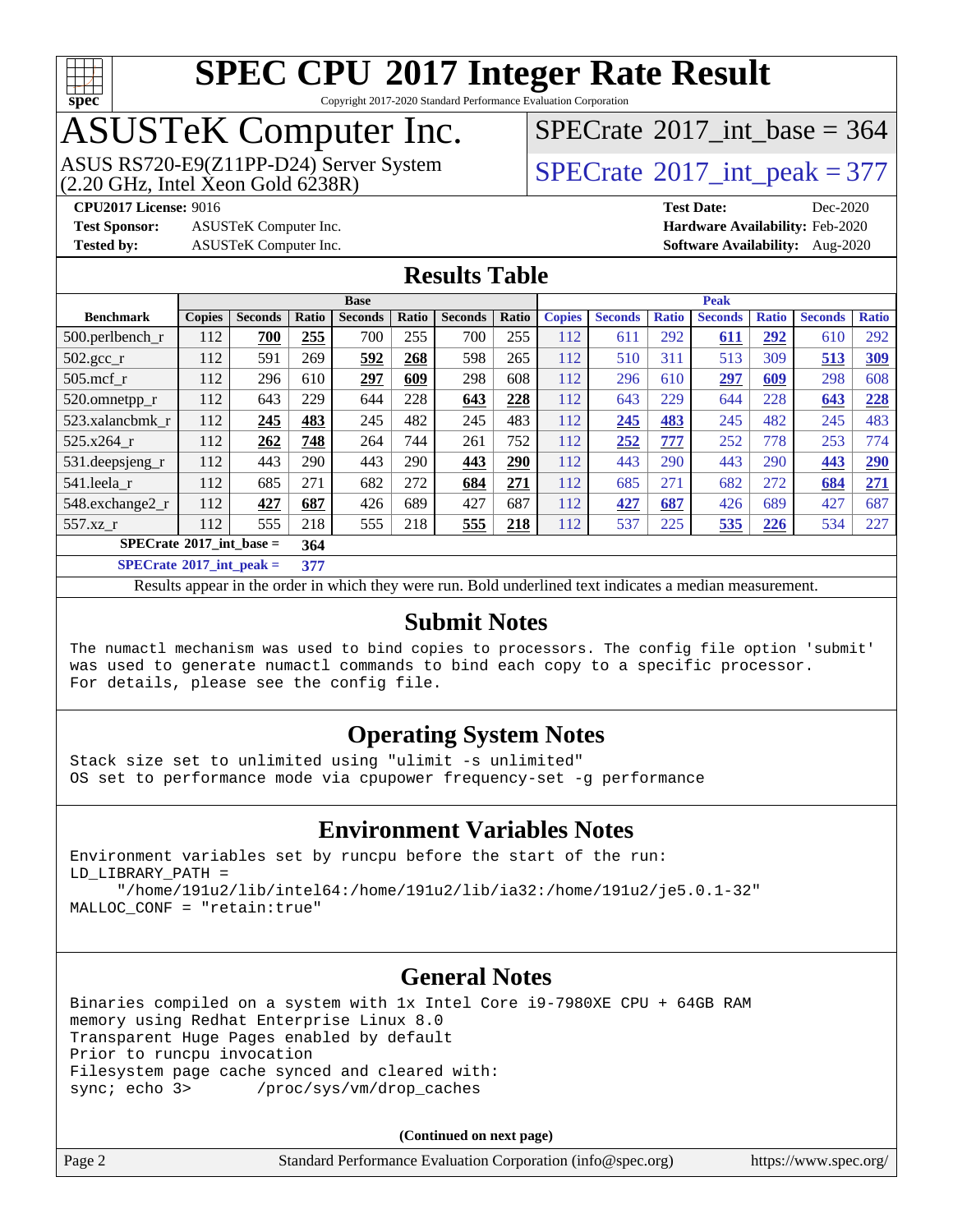

Copyright 2017-2020 Standard Performance Evaluation Corporation

### ASUSTeK Computer Inc.

 $(2.20 \text{ GHz}, \text{ Intel Xeon Gold } 6238\text{R})$ ASUS RS720-E9(Z11PP-D24) Server System  $SPECrate^{\circ}2017$  $SPECrate^{\circ}2017$  int peak = 377

 $SPECTate$ <sup>®</sup>[2017\\_int\\_base =](http://www.spec.org/auto/cpu2017/Docs/result-fields.html#SPECrate2017intbase) 364

**[Test Sponsor:](http://www.spec.org/auto/cpu2017/Docs/result-fields.html#TestSponsor)** ASUSTeK Computer Inc. **[Hardware Availability:](http://www.spec.org/auto/cpu2017/Docs/result-fields.html#HardwareAvailability)** Feb-2020 **[Tested by:](http://www.spec.org/auto/cpu2017/Docs/result-fields.html#Testedby)** ASUSTeK Computer Inc. **[Software Availability:](http://www.spec.org/auto/cpu2017/Docs/result-fields.html#SoftwareAvailability)** Aug-2020

**[CPU2017 License:](http://www.spec.org/auto/cpu2017/Docs/result-fields.html#CPU2017License)** 9016 **[Test Date:](http://www.spec.org/auto/cpu2017/Docs/result-fields.html#TestDate)** Dec-2020

#### **[General Notes \(Continued\)](http://www.spec.org/auto/cpu2017/Docs/result-fields.html#GeneralNotes)**

runcpu command invoked through numactl i.e.: numactl --interleave=all runcpu <etc>

NA: The test sponsor attests, as of date of publication, that CVE-2017-5754 (Meltdown) is mitigated in the system as tested and documented. Yes: The test sponsor attests, as of date of publication, that CVE-2017-5753 (Spectre variant 1) is mitigated in the system as tested and documented. Yes: The test sponsor attests, as of date of publication, that CVE-2017-5715 (Spectre variant 2) is mitigated in the system as tested and documented.

The jemalloc library was configured and built at default for 32bit (i686) and 64bit (x86\_64) targets; built with the RedHat Enterprise 7.5, and the system compiler gcc 4.8.5; sources available from jemalloc.net or <https://github.com/jemalloc/jemalloc/releases>

#### **[Platform Notes](http://www.spec.org/auto/cpu2017/Docs/result-fields.html#PlatformNotes)**

BIOS Configuration: VT-d = Disabled Patrol Scrub = Disabled ENERGY\_PERF\_BIAS\_CFG mode = performance SNC = Enabled IMC interleaving = 1-way Engine Boost = Level3(Max) Enforce POR = Disable Memory Frequency = 2933 LLC dead line allc = Disabled SR-IOV Support = Disabled CSM Support = Disabled Sysinfo program /home/191u2/bin/sysinfo Rev: r6365 of 2019-08-21 295195f888a3d7edb1e6e46a485a0011 running on localhost.localdomain Wed Dec 2 10:57:41 2020 SUT (System Under Test) info as seen by some common utilities. For more information on this section, see <https://www.spec.org/cpu2017/Docs/config.html#sysinfo> From /proc/cpuinfo model name : Intel(R) Xeon(R) Gold 6238R CPU @ 2.20GHz 2 "physical id"s (chips) 112 "processors" cores, siblings (Caution: counting these is hw and system dependent. The following

| Page 3 | Standard Performance Evaluation Corporation (info@spec.org) | https://www.spec.org/ |
|--------|-------------------------------------------------------------|-----------------------|
|        |                                                             |                       |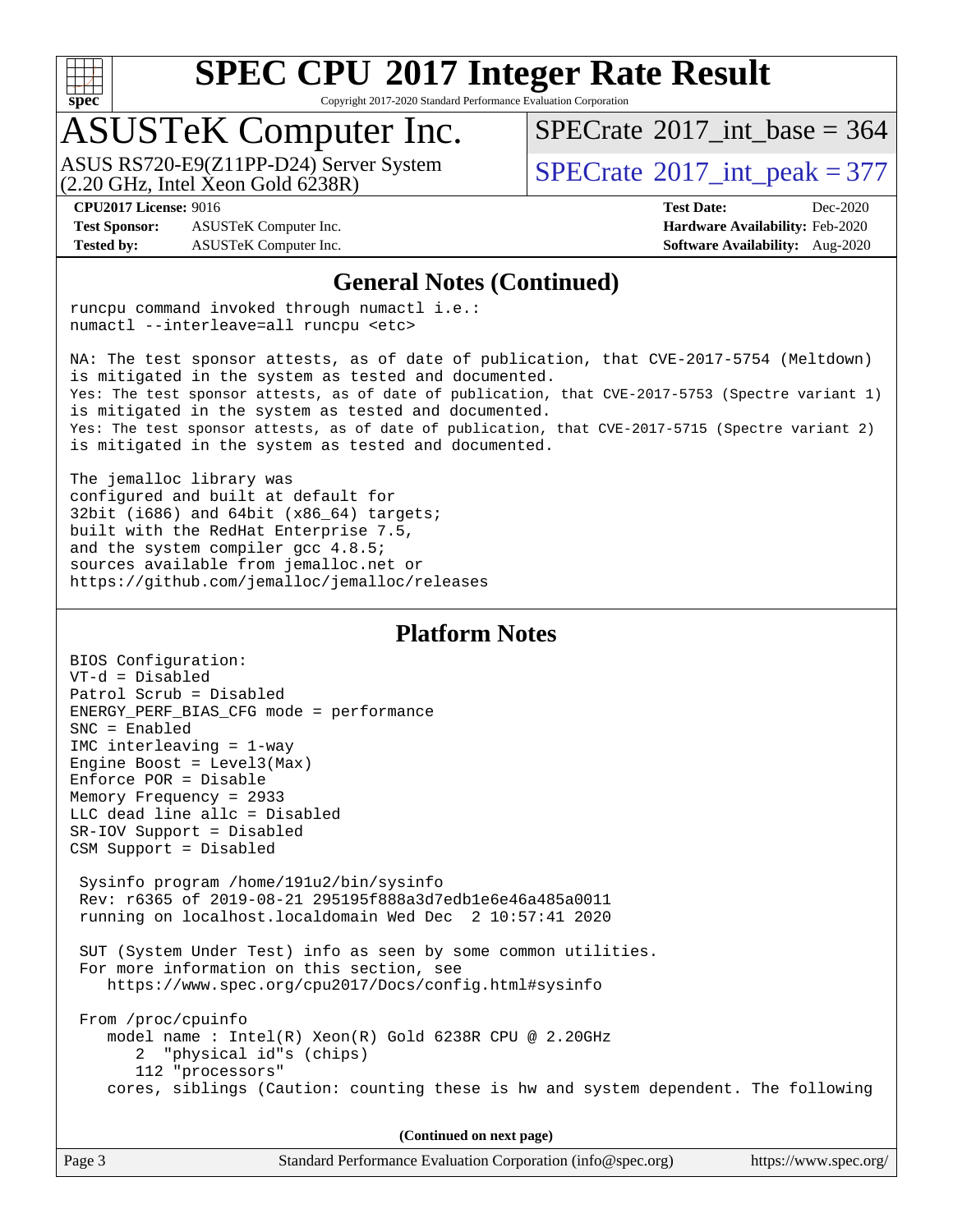

Copyright 2017-2020 Standard Performance Evaluation Corporation

## ASUSTeK Computer Inc.

ASUS RS720-E9(Z11PP-D24) Server System  $(2.20 \text{ GHz}, \text{ Intel Xeon Gold } 6238\text{R})$  [SPECrate](http://www.spec.org/auto/cpu2017/Docs/result-fields.html#SPECrate2017intpeak)®[2017\\_int\\_peak = 3](http://www.spec.org/auto/cpu2017/Docs/result-fields.html#SPECrate2017intpeak)77

 $SPECrate$ <sup>®</sup>[2017\\_int\\_base =](http://www.spec.org/auto/cpu2017/Docs/result-fields.html#SPECrate2017intbase) 364

**[Test Sponsor:](http://www.spec.org/auto/cpu2017/Docs/result-fields.html#TestSponsor)** ASUSTeK Computer Inc. **[Hardware Availability:](http://www.spec.org/auto/cpu2017/Docs/result-fields.html#HardwareAvailability)** Feb-2020 **[Tested by:](http://www.spec.org/auto/cpu2017/Docs/result-fields.html#Testedby)** ASUSTeK Computer Inc. **[Software Availability:](http://www.spec.org/auto/cpu2017/Docs/result-fields.html#SoftwareAvailability)** Aug-2020

**[CPU2017 License:](http://www.spec.org/auto/cpu2017/Docs/result-fields.html#CPU2017License)** 9016 **[Test Date:](http://www.spec.org/auto/cpu2017/Docs/result-fields.html#TestDate)** Dec-2020

#### **[Platform Notes \(Continued\)](http://www.spec.org/auto/cpu2017/Docs/result-fields.html#PlatformNotes)**

|                                                                                                                                                                                                                                                                                                                     | excerpts from /proc/cpuinfo might not be reliable. Use with caution.)<br>cpu cores : 28 |                                                                                                                 |  |                          |  |  |  |  |  |  |                       |
|---------------------------------------------------------------------------------------------------------------------------------------------------------------------------------------------------------------------------------------------------------------------------------------------------------------------|-----------------------------------------------------------------------------------------|-----------------------------------------------------------------------------------------------------------------|--|--------------------------|--|--|--|--|--|--|-----------------------|
|                                                                                                                                                                                                                                                                                                                     | siblings : 56                                                                           |                                                                                                                 |  |                          |  |  |  |  |  |  |                       |
|                                                                                                                                                                                                                                                                                                                     | physical 0: cores 0 1 2 3 4 5 6 8 9 10 11 12 13 14 16 17 18 19 20 21 22 24 25 26 27     |                                                                                                                 |  |                          |  |  |  |  |  |  |                       |
|                                                                                                                                                                                                                                                                                                                     | 28 29 30                                                                                |                                                                                                                 |  |                          |  |  |  |  |  |  |                       |
|                                                                                                                                                                                                                                                                                                                     | physical 1: cores 0 1 2 3 4 5 6 8 9 10 11 12 13 14 16 17 18 19 20 21 22 24 25 26 27     |                                                                                                                 |  |                          |  |  |  |  |  |  |                       |
|                                                                                                                                                                                                                                                                                                                     | 28 29 30                                                                                |                                                                                                                 |  |                          |  |  |  |  |  |  |                       |
|                                                                                                                                                                                                                                                                                                                     |                                                                                         |                                                                                                                 |  |                          |  |  |  |  |  |  |                       |
|                                                                                                                                                                                                                                                                                                                     | From 1scpu:<br>Architecture:                                                            | x86_64                                                                                                          |  |                          |  |  |  |  |  |  |                       |
|                                                                                                                                                                                                                                                                                                                     | $CPU$ op-mode( $s$ ):                                                                   | $32$ -bit, $64$ -bit                                                                                            |  |                          |  |  |  |  |  |  |                       |
|                                                                                                                                                                                                                                                                                                                     | Byte Order:                                                                             | Little Endian                                                                                                   |  |                          |  |  |  |  |  |  |                       |
|                                                                                                                                                                                                                                                                                                                     | CPU(s):                                                                                 | 112                                                                                                             |  |                          |  |  |  |  |  |  |                       |
|                                                                                                                                                                                                                                                                                                                     | On-line CPU(s) list: $0-111$                                                            |                                                                                                                 |  |                          |  |  |  |  |  |  |                       |
|                                                                                                                                                                                                                                                                                                                     | Thread( $s$ ) per core:                                                                 | $\overline{a}$                                                                                                  |  |                          |  |  |  |  |  |  |                       |
|                                                                                                                                                                                                                                                                                                                     | Core(s) per socket:                                                                     | 28                                                                                                              |  |                          |  |  |  |  |  |  |                       |
|                                                                                                                                                                                                                                                                                                                     | Socket(s):                                                                              | $\overline{a}$                                                                                                  |  |                          |  |  |  |  |  |  |                       |
|                                                                                                                                                                                                                                                                                                                     | NUMA $node(s):$                                                                         | 4                                                                                                               |  |                          |  |  |  |  |  |  |                       |
|                                                                                                                                                                                                                                                                                                                     | Vendor ID:                                                                              | GenuineIntel                                                                                                    |  |                          |  |  |  |  |  |  |                       |
|                                                                                                                                                                                                                                                                                                                     | CPU family:                                                                             | 6                                                                                                               |  |                          |  |  |  |  |  |  |                       |
|                                                                                                                                                                                                                                                                                                                     | Model:                                                                                  | 85                                                                                                              |  |                          |  |  |  |  |  |  |                       |
|                                                                                                                                                                                                                                                                                                                     | Model name:                                                                             | $Intel(R) Xeon(R) Gold 6238R CPU @ 2.20GHz$                                                                     |  |                          |  |  |  |  |  |  |                       |
|                                                                                                                                                                                                                                                                                                                     | Stepping:                                                                               | 7                                                                                                               |  |                          |  |  |  |  |  |  |                       |
|                                                                                                                                                                                                                                                                                                                     | CPU MHz:                                                                                | 3245.345                                                                                                        |  |                          |  |  |  |  |  |  |                       |
|                                                                                                                                                                                                                                                                                                                     | $CPU$ max $MHz$ :                                                                       | 4000.0000                                                                                                       |  |                          |  |  |  |  |  |  |                       |
|                                                                                                                                                                                                                                                                                                                     | CPU min MHz:                                                                            | 1000.0000                                                                                                       |  |                          |  |  |  |  |  |  |                       |
|                                                                                                                                                                                                                                                                                                                     | BogoMIPS:                                                                               | 4400.00                                                                                                         |  |                          |  |  |  |  |  |  |                       |
|                                                                                                                                                                                                                                                                                                                     | Virtualization:                                                                         | $VT - x$                                                                                                        |  |                          |  |  |  |  |  |  |                       |
|                                                                                                                                                                                                                                                                                                                     | L1d cache:                                                                              | 32K                                                                                                             |  |                          |  |  |  |  |  |  |                       |
|                                                                                                                                                                                                                                                                                                                     | Lli cache:                                                                              | 32K                                                                                                             |  |                          |  |  |  |  |  |  |                       |
|                                                                                                                                                                                                                                                                                                                     | L2 cache:                                                                               | 1024K                                                                                                           |  |                          |  |  |  |  |  |  |                       |
|                                                                                                                                                                                                                                                                                                                     | L3 cache:                                                                               | 39424K                                                                                                          |  |                          |  |  |  |  |  |  |                       |
|                                                                                                                                                                                                                                                                                                                     | NUMA $node0$ $CPU(s)$ :<br>NUMA $node1$ $CPU(s):$                                       | $0-3, 7-9, 14-17, 21-23, 56-59, 63-65, 70-73, 77-79$<br>$4-6$ , 10-13, 18-20, 24-27, 60-62, 66-69, 74-76, 80-83 |  |                          |  |  |  |  |  |  |                       |
|                                                                                                                                                                                                                                                                                                                     | NUMA $node2$ $CPU(s):$                                                                  | 28-31, 35-37, 42-45, 49-51, 84-87, 91-93, 98-101, 105-107                                                       |  |                          |  |  |  |  |  |  |                       |
|                                                                                                                                                                                                                                                                                                                     | NUMA $node3$ CPU $(s)$ :                                                                |                                                                                                                 |  |                          |  |  |  |  |  |  |                       |
| 32-34, 38-41, 46-48, 52-55, 88-90, 94-97, 102-104, 108-111<br>fpu vme de pse tsc msr pae mce cx8 apic sep mtrr pge mca cmov<br>Flagg:<br>pat pse36 clflush dts acpi mmx fxsr sse sse2 ss ht tm pbe syscall nx pdpelgb rdtscp<br>lm constant_tsc art arch_perfmon pebs bts rep_good nopl xtopology nonstop_tsc cpuid |                                                                                         |                                                                                                                 |  |                          |  |  |  |  |  |  |                       |
|                                                                                                                                                                                                                                                                                                                     |                                                                                         |                                                                                                                 |  |                          |  |  |  |  |  |  |                       |
|                                                                                                                                                                                                                                                                                                                     |                                                                                         |                                                                                                                 |  |                          |  |  |  |  |  |  |                       |
|                                                                                                                                                                                                                                                                                                                     | aperfmperf pni pclmulqdq dtes64 monitor ds_cpl vmx smx est tm2 ssse3 sdbg fma cx16      |                                                                                                                 |  |                          |  |  |  |  |  |  |                       |
| xtpr pdcm pcid dca sse4_1 sse4_2 x2apic movbe popcnt tsc_deadline_timer aes xsave                                                                                                                                                                                                                                   |                                                                                         |                                                                                                                 |  |                          |  |  |  |  |  |  |                       |
|                                                                                                                                                                                                                                                                                                                     | avx f16c rdrand lahf_lm abm 3dnowprefetch cpuid_fault epb cat_13 cdp_13                 |                                                                                                                 |  |                          |  |  |  |  |  |  |                       |
|                                                                                                                                                                                                                                                                                                                     | invpcid_single intel_ppin ssbd mba ibrs ibpb stibp ibrs_enhanced tpr_shadow vnmi        |                                                                                                                 |  |                          |  |  |  |  |  |  |                       |
|                                                                                                                                                                                                                                                                                                                     | flexpriority ept vpid fsgsbase tsc_adjust bmil hle avx2 smep bmi2 erms invpcid rtm      |                                                                                                                 |  |                          |  |  |  |  |  |  |                       |
|                                                                                                                                                                                                                                                                                                                     | cqm mpx rdt_a avx512f avx512dq rdseed adx smap clflushopt clwb intel_pt avx512cd        |                                                                                                                 |  |                          |  |  |  |  |  |  |                       |
|                                                                                                                                                                                                                                                                                                                     | avx512bw avx512vl xsaveopt xsavec xgetbv1 xsaves cqm_llc cqm_occup_llc cqm_mbm_total    |                                                                                                                 |  |                          |  |  |  |  |  |  |                       |
|                                                                                                                                                                                                                                                                                                                     | cqm_mbm_local dtherm ida arat pln pts hwp hwp_act_window hwp_epp hwp_pkg_req pku        |                                                                                                                 |  |                          |  |  |  |  |  |  |                       |
|                                                                                                                                                                                                                                                                                                                     |                                                                                         |                                                                                                                 |  | (Continued on next page) |  |  |  |  |  |  |                       |
| Page 4                                                                                                                                                                                                                                                                                                              |                                                                                         | Standard Performance Evaluation Corporation (info@spec.org)                                                     |  |                          |  |  |  |  |  |  | https://www.spec.org/ |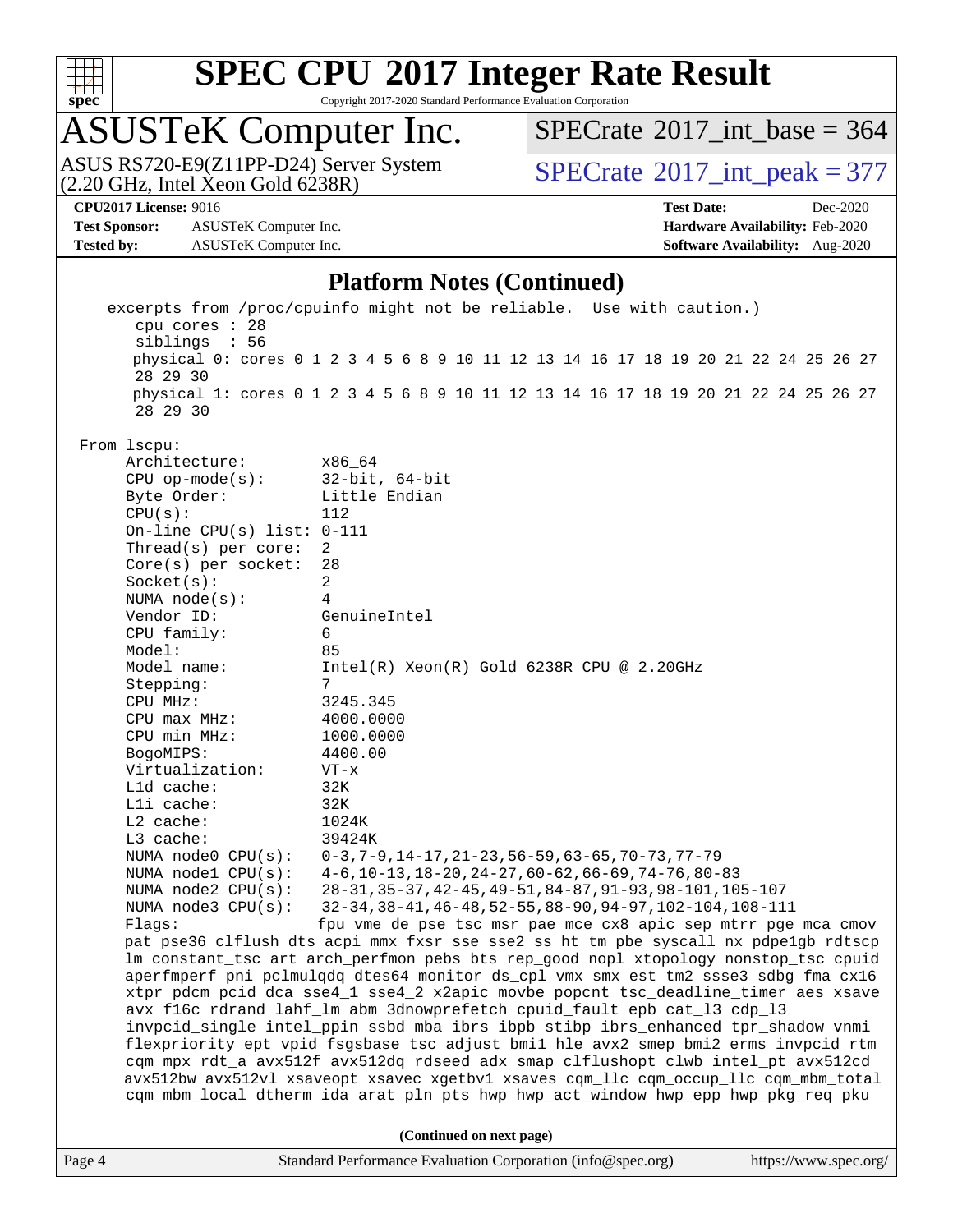

Copyright 2017-2020 Standard Performance Evaluation Corporation

### ASUSTeK Computer Inc.

 $(2.20 \text{ GHz}, \text{ Intel } \hat{\text{X}}$ con Gold 6238R) ASUS RS720-E9(Z11PP-D24) Server System  $SPECrate^{\circ}2017$  $SPECrate^{\circ}2017$  int peak = 377

 $SPECTate$ <sup>®</sup>[2017\\_int\\_base =](http://www.spec.org/auto/cpu2017/Docs/result-fields.html#SPECrate2017intbase) 364

**[Test Sponsor:](http://www.spec.org/auto/cpu2017/Docs/result-fields.html#TestSponsor)** ASUSTeK Computer Inc. **[Hardware Availability:](http://www.spec.org/auto/cpu2017/Docs/result-fields.html#HardwareAvailability)** Feb-2020 **[Tested by:](http://www.spec.org/auto/cpu2017/Docs/result-fields.html#Testedby)** ASUSTeK Computer Inc. **[Software Availability:](http://www.spec.org/auto/cpu2017/Docs/result-fields.html#SoftwareAvailability)** Aug-2020

**[CPU2017 License:](http://www.spec.org/auto/cpu2017/Docs/result-fields.html#CPU2017License)** 9016 **[Test Date:](http://www.spec.org/auto/cpu2017/Docs/result-fields.html#TestDate)** Dec-2020

#### **[Platform Notes \(Continued\)](http://www.spec.org/auto/cpu2017/Docs/result-fields.html#PlatformNotes)**

 ospke avx512\_vnni md\_clear flush\_l1d arch\_capabilities /proc/cpuinfo cache data cache size : 39424 KB From numactl --hardware WARNING: a numactl 'node' might or might not correspond to a physical chip. available: 4 nodes (0-3) node 0 cpus: 0 1 2 3 7 8 9 14 15 16 17 21 22 23 56 57 58 59 63 64 65 70 71 72 73 77 78 79 node 0 size: 192078 MB node 0 free: 191079 MB node 1 cpus: 4 5 6 10 11 12 13 18 19 20 24 25 26 27 60 61 62 66 67 68 69 74 75 76 80 81 82 83 node 1 size: 193530 MB node 1 free: 192874 MB node 2 cpus: 28 29 30 31 35 36 37 42 43 44 45 49 50 51 84 85 86 87 91 92 93 98 99 100 101 105 106 107 node 2 size: 193530 MB node 2 free: 192675 MB node 3 cpus: 32 33 34 38 39 40 41 46 47 48 52 53 54 55 88 89 90 94 95 96 97 102 103 104 108 109 110 111 node 3 size: 193504 MB node 3 free: 192932 MB node distances: node 0 1 2 3 0: 10 11 21 21 1: 11 10 21 21 2: 21 21 10 11 3: 21 21 11 10 From /proc/meminfo MemTotal: 791187620 kB HugePages\_Total: 0 Hugepagesize: 2048 kB From /etc/\*release\* /etc/\*version\* os-release: NAME="Red Hat Enterprise Linux" VERSION="8.1 (Ootpa)" ID="rhel" ID\_LIKE="fedora" VERSION\_ID="8.1" PLATFORM\_ID="platform:el8" PRETTY\_NAME="Red Hat Enterprise Linux 8.1 (Ootpa)" ANSI\_COLOR="0;31" redhat-release: Red Hat Enterprise Linux release 8.1 (Ootpa) **(Continued on next page)**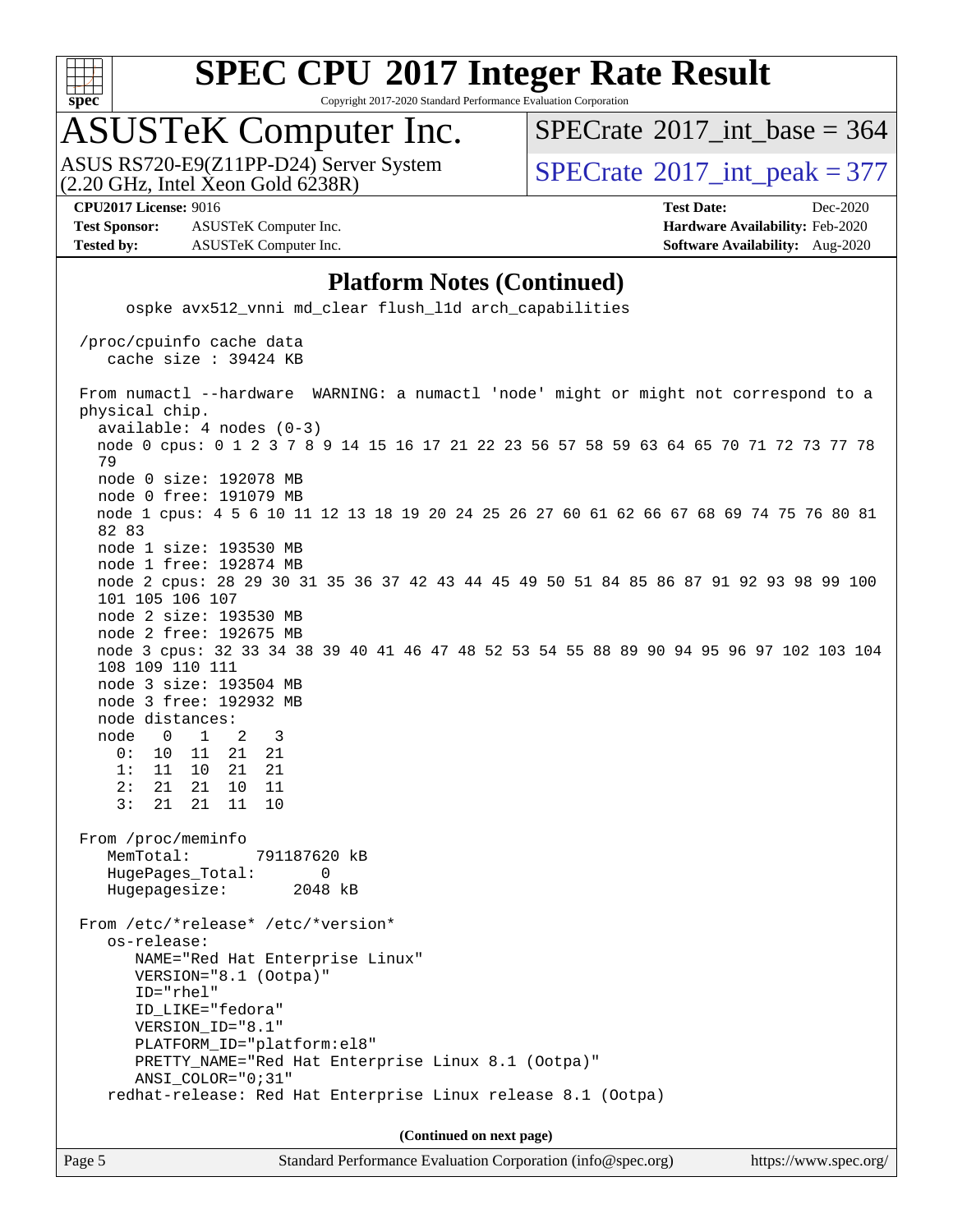

Copyright 2017-2020 Standard Performance Evaluation Corporation

## ASUSTeK Computer Inc.

ASUS RS720-E9(Z11PP-D24) Server System  $(2.20 \text{ GHz}, \text{ Intel Xeon Gold } 6238\text{R})$  [SPECrate](http://www.spec.org/auto/cpu2017/Docs/result-fields.html#SPECrate2017intpeak)®[2017\\_int\\_peak = 3](http://www.spec.org/auto/cpu2017/Docs/result-fields.html#SPECrate2017intpeak)77

 $SPECrate$ <sup>®</sup>[2017\\_int\\_base =](http://www.spec.org/auto/cpu2017/Docs/result-fields.html#SPECrate2017intbase) 364

**[Test Sponsor:](http://www.spec.org/auto/cpu2017/Docs/result-fields.html#TestSponsor)** ASUSTeK Computer Inc. **[Hardware Availability:](http://www.spec.org/auto/cpu2017/Docs/result-fields.html#HardwareAvailability)** Feb-2020 **[Tested by:](http://www.spec.org/auto/cpu2017/Docs/result-fields.html#Testedby)** ASUSTeK Computer Inc. **[Software Availability:](http://www.spec.org/auto/cpu2017/Docs/result-fields.html#SoftwareAvailability)** Aug-2020

**[CPU2017 License:](http://www.spec.org/auto/cpu2017/Docs/result-fields.html#CPU2017License)** 9016 **[Test Date:](http://www.spec.org/auto/cpu2017/Docs/result-fields.html#TestDate)** Dec-2020

#### **[Platform Notes \(Continued\)](http://www.spec.org/auto/cpu2017/Docs/result-fields.html#PlatformNotes)**

|                                                                                                                                                                                      | system-release-cpe: cpe:/o:redhat:enterprise_linux:8.1:ga                                                 | system-release: Red Hat Enterprise Linux release 8.1 (Ootpa)                                                                                                                                                                                                                                                                                   |                       |
|--------------------------------------------------------------------------------------------------------------------------------------------------------------------------------------|-----------------------------------------------------------------------------------------------------------|------------------------------------------------------------------------------------------------------------------------------------------------------------------------------------------------------------------------------------------------------------------------------------------------------------------------------------------------|-----------------------|
| uname $-a$ :                                                                                                                                                                         | x86_64 x86_64 x86_64 GNU/Linux                                                                            | Linux localhost.localdomain 4.18.0-147.el8.x86_64 #1 SMP Thu Sep 26 15:52:44 UTC 2019                                                                                                                                                                                                                                                          |                       |
|                                                                                                                                                                                      | Kernel self-reported vulnerability status:                                                                |                                                                                                                                                                                                                                                                                                                                                |                       |
| CVE-2018-3620 (L1 Terminal Fault):<br>Microarchitectural Data Sampling:<br>CVE-2017-5754 (Meltdown):<br>$CVE-2017-5753$ (Spectre variant 1):<br>$CVE-2017-5715$ (Spectre variant 2): |                                                                                                           | Not affected<br>Not affected<br>Not affected<br>CVE-2018-3639 (Speculative Store Bypass): Mitigation: Speculative Store Bypass disabled<br>via prctl and seccomp<br>Mitigation: usercopy/swapgs barriers and __user<br>pointer sanitization<br>Mitigation: Enhanced IBRS, IBPB: conditional,<br>RSB filling                                    |                       |
| run-level $3$ Dec $1$ $18:27$                                                                                                                                                        |                                                                                                           |                                                                                                                                                                                                                                                                                                                                                |                       |
| SPEC is set to: /home/191u2<br>Filesystem                                                                                                                                            | /dev/mapper/rhel-home xfs 839G                                                                            | Type Size Used Avail Use% Mounted on<br>24G 815G 3% / home                                                                                                                                                                                                                                                                                     |                       |
| From /sys/devices/virtual/dmi/id<br>BIOS:<br>Product: Z11PP-D24 Series<br>Product Family: Server                                                                                     | American Megatrends Inc. 6102 12/05/2019<br>Vendor: ASUSTeK COMPUTER INC.<br>Serial: System Serial Number |                                                                                                                                                                                                                                                                                                                                                |                       |
| Memory:                                                                                                                                                                              | 24x Samsung M393A4K40CB2-CVF 32 GB 2 rank 2933                                                            | Additional information from dmidecode follows. WARNING: Use caution when you interpret<br>this section. The 'dmidecode' program reads system data which is "intended to allow<br>hardware to be accurately determined", but the intent may not be met, as there are<br>frequent changes to hardware, firmware, and the "DMTF SMBIOS" standard. |                       |
| (End of data from sysinfo program)                                                                                                                                                   |                                                                                                           |                                                                                                                                                                                                                                                                                                                                                |                       |
|                                                                                                                                                                                      |                                                                                                           | <b>Compiler Version Notes</b>                                                                                                                                                                                                                                                                                                                  |                       |
| $502.\text{gcc\_r}(\text{peak})$                                                                                                                                                     |                                                                                                           |                                                                                                                                                                                                                                                                                                                                                |                       |
|                                                                                                                                                                                      |                                                                                                           |                                                                                                                                                                                                                                                                                                                                                |                       |
|                                                                                                                                                                                      |                                                                                                           | (Continued on next page)                                                                                                                                                                                                                                                                                                                       |                       |
| Page 6                                                                                                                                                                               |                                                                                                           | Standard Performance Evaluation Corporation (info@spec.org)                                                                                                                                                                                                                                                                                    | https://www.spec.org/ |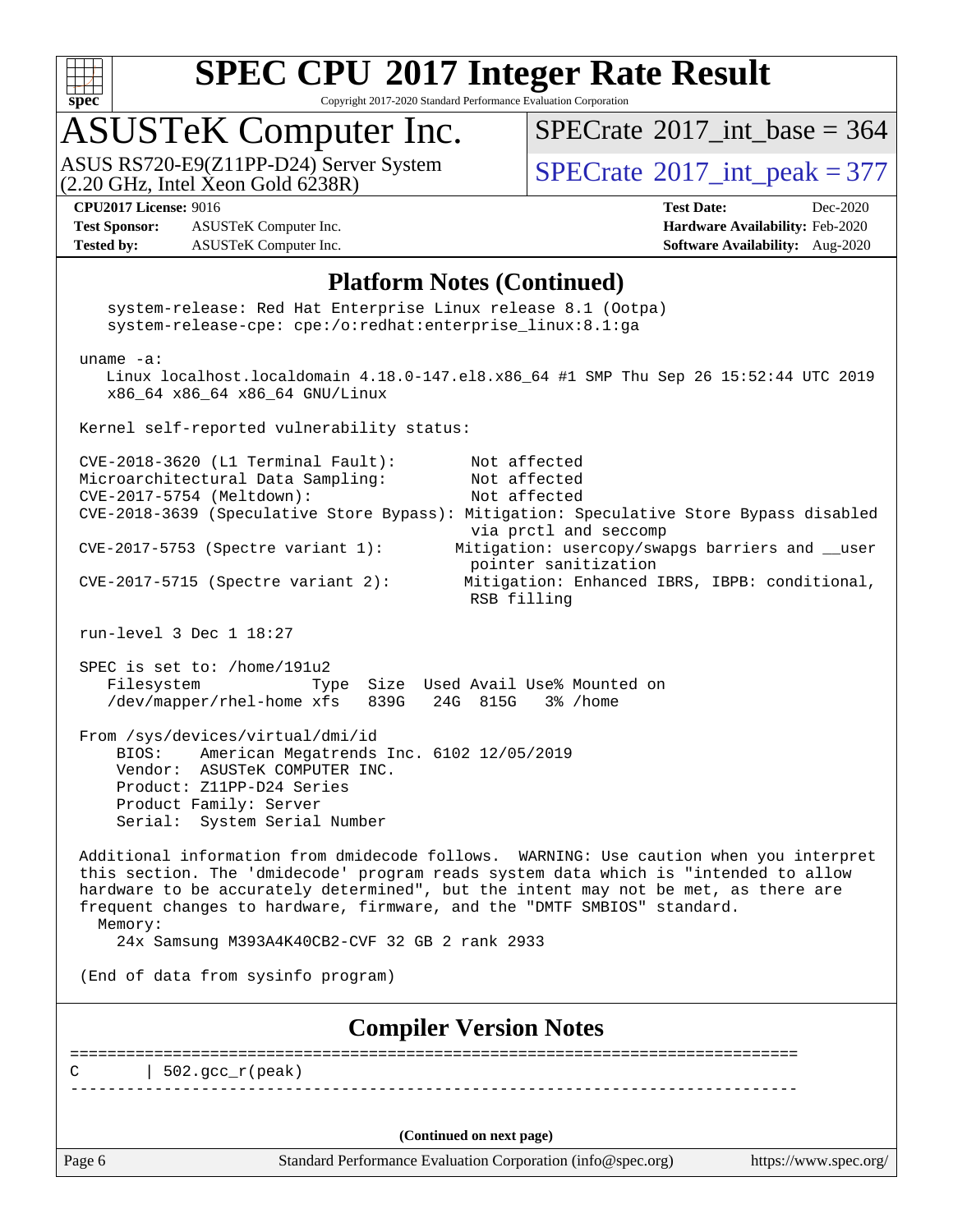

Copyright 2017-2020 Standard Performance Evaluation Corporation

# ASUSTeK Computer Inc.<br>ASUS RS720-E9(Z11PP-D24) Server System

 $(2.20 \text{ GHz}, \text{ Intel } X$ eon Gold  $6238R)$ 

 $SPECrate$ <sup>®</sup>[2017\\_int\\_base =](http://www.spec.org/auto/cpu2017/Docs/result-fields.html#SPECrate2017intbase) 364

 $SPECTate@2017_int_p, peak = 377$ 

**[Test Sponsor:](http://www.spec.org/auto/cpu2017/Docs/result-fields.html#TestSponsor)** ASUSTeK Computer Inc. **[Hardware Availability:](http://www.spec.org/auto/cpu2017/Docs/result-fields.html#HardwareAvailability)** Feb-2020 **[Tested by:](http://www.spec.org/auto/cpu2017/Docs/result-fields.html#Testedby)** ASUSTeK Computer Inc. **[Software Availability:](http://www.spec.org/auto/cpu2017/Docs/result-fields.html#SoftwareAvailability)** Aug-2020

**[CPU2017 License:](http://www.spec.org/auto/cpu2017/Docs/result-fields.html#CPU2017License)** 9016 **[Test Date:](http://www.spec.org/auto/cpu2017/Docs/result-fields.html#TestDate)** Dec-2020

#### **[Compiler Version Notes \(Continued\)](http://www.spec.org/auto/cpu2017/Docs/result-fields.html#CompilerVersionNotes)**

| Intel(R) C Compiler for applications running on IA-32, Version 19.1.2.275<br>Build 20200604                                                                                      |  |  |  |  |  |  |
|----------------------------------------------------------------------------------------------------------------------------------------------------------------------------------|--|--|--|--|--|--|
| Copyright (C) 1985-2020 Intel Corporation. All rights reserved.                                                                                                                  |  |  |  |  |  |  |
|                                                                                                                                                                                  |  |  |  |  |  |  |
| 500.perlbench_r(base) 502.gcc_r(base) 505.mcf_r(base, peak)<br>С<br>$525.x264_r(base, peak) 557.xz_r(base)$                                                                      |  |  |  |  |  |  |
| Intel(R) C Compiler for applications running on $Intel(R) 64$ , Version<br>19.1.2.275 Build 20200604                                                                             |  |  |  |  |  |  |
| Copyright (C) 1985-2020 Intel Corporation. All rights reserved.                                                                                                                  |  |  |  |  |  |  |
| 500.perlbench_r(peak) $557. xz_r$ (peak)<br>C                                                                                                                                    |  |  |  |  |  |  |
| Intel(R) C Intel(R) 64 Compiler for applications running on Intel(R) 64,<br>Version 19.1.2.275 Build 20200623<br>Copyright (C) 1985-2020 Intel Corporation. All rights reserved. |  |  |  |  |  |  |
|                                                                                                                                                                                  |  |  |  |  |  |  |
| $ 502.\text{gcc_r(peak)} $                                                                                                                                                       |  |  |  |  |  |  |
| Intel(R) C Compiler for applications running on IA-32, Version 19.1.2.275<br>Build 20200604<br>Copyright (C) 1985-2020 Intel Corporation. All rights reserved.                   |  |  |  |  |  |  |
|                                                                                                                                                                                  |  |  |  |  |  |  |
| 500.perlbench_r(base) 502.gcc_r(base) 505.mcf_r(base, peak)<br>C<br>525.x264_r(base, peak) 557.xz_r(base)                                                                        |  |  |  |  |  |  |
| Intel(R) C Compiler for applications running on $Intel(R) 64$ , Version<br>19.1.2.275 Build 20200604                                                                             |  |  |  |  |  |  |
| Copyright (C) 1985-2020 Intel Corporation. All rights reserved.                                                                                                                  |  |  |  |  |  |  |
| 500.perlbench_r(peak) $557.xz_r(peak)$                                                                                                                                           |  |  |  |  |  |  |
| Intel(R) C Intel(R) 64 Compiler for applications running on Intel(R) 64,                                                                                                         |  |  |  |  |  |  |
| Version 19.1.2.275 Build 20200623<br>Copyright (C) 1985-2020 Intel Corporation. All rights reserved.                                                                             |  |  |  |  |  |  |
|                                                                                                                                                                                  |  |  |  |  |  |  |
| (Continued on next page)                                                                                                                                                         |  |  |  |  |  |  |

Page 7 Standard Performance Evaluation Corporation [\(info@spec.org\)](mailto:info@spec.org) <https://www.spec.org/>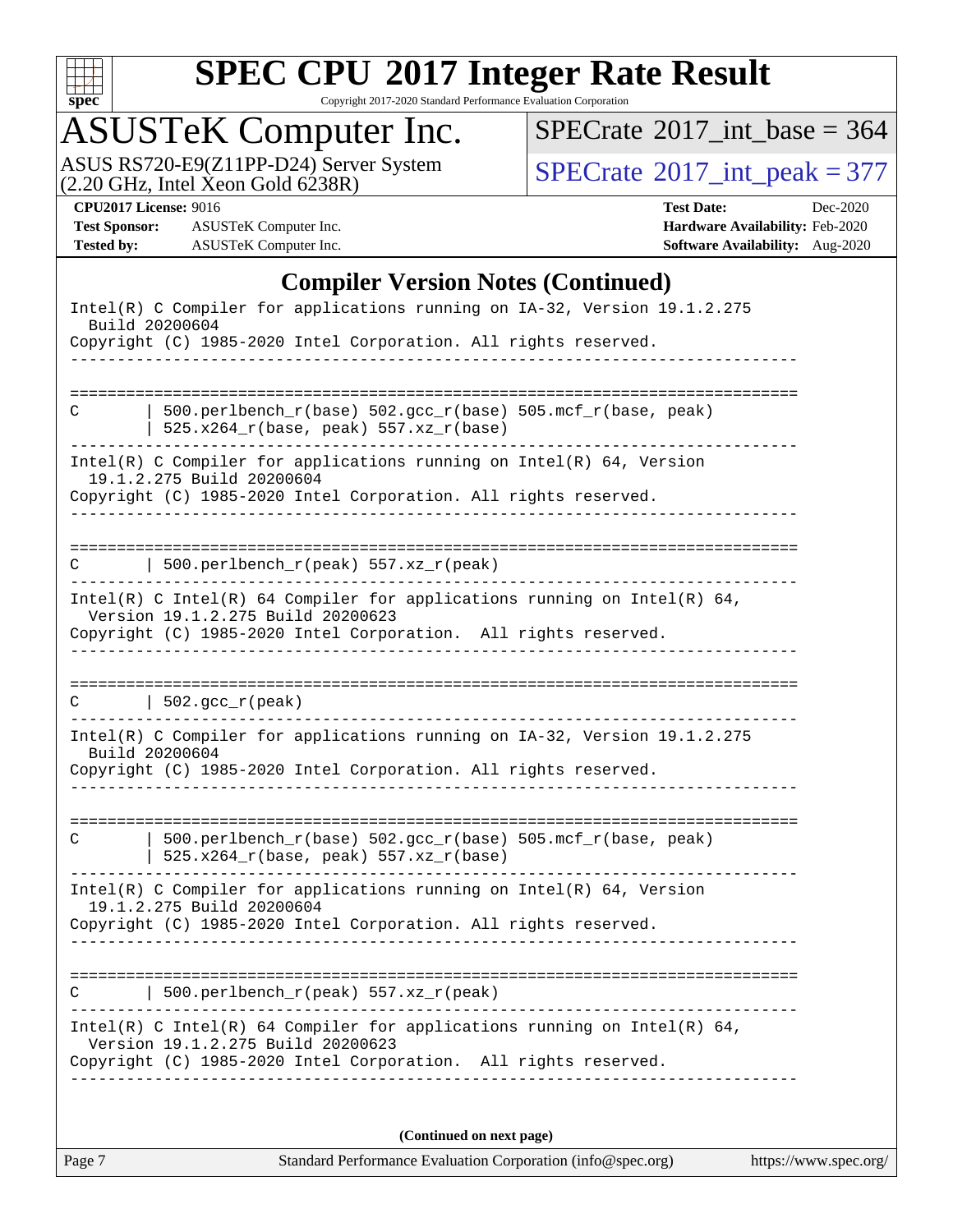

Copyright 2017-2020 Standard Performance Evaluation Corporation

### ASUSTeK Computer Inc.

ASUS RS720-E9(Z11PP-D24) Server System  $(2.20 \text{ GHz}, \text{ Intel Xeon Gold } 6238\text{R})$  [SPECrate](http://www.spec.org/auto/cpu2017/Docs/result-fields.html#SPECrate2017intpeak)®[2017\\_int\\_peak = 3](http://www.spec.org/auto/cpu2017/Docs/result-fields.html#SPECrate2017intpeak)77

 $SPECrate$ <sup>®</sup>[2017\\_int\\_base =](http://www.spec.org/auto/cpu2017/Docs/result-fields.html#SPECrate2017intbase) 364

**[Test Sponsor:](http://www.spec.org/auto/cpu2017/Docs/result-fields.html#TestSponsor)** ASUSTeK Computer Inc. **[Hardware Availability:](http://www.spec.org/auto/cpu2017/Docs/result-fields.html#HardwareAvailability)** Feb-2020 **[Tested by:](http://www.spec.org/auto/cpu2017/Docs/result-fields.html#Testedby)** ASUSTeK Computer Inc. **[Software Availability:](http://www.spec.org/auto/cpu2017/Docs/result-fields.html#SoftwareAvailability)** Aug-2020

**[CPU2017 License:](http://www.spec.org/auto/cpu2017/Docs/result-fields.html#CPU2017License)** 9016 **[Test Date:](http://www.spec.org/auto/cpu2017/Docs/result-fields.html#TestDate)** Dec-2020

#### **[Compiler Version Notes \(Continued\)](http://www.spec.org/auto/cpu2017/Docs/result-fields.html#CompilerVersionNotes)**

| $\vert$ 502.gcc_r(peak)<br>C.                                                                                                                                                            |
|------------------------------------------------------------------------------------------------------------------------------------------------------------------------------------------|
| Intel(R) C Compiler for applications running on IA-32, Version 19.1.2.275<br>Build 20200604<br>Copyright (C) 1985-2020 Intel Corporation. All rights reserved.                           |
| 500.perlbench_r(base) 502.gcc_r(base) 505.mcf_r(base, peak)<br>C<br>525.x264_r(base, peak) 557.xz_r(base)                                                                                |
| Intel(R) C Compiler for applications running on Intel(R) $64$ , Version<br>19.1.2.275 Build 20200604<br>Copyright (C) 1985-2020 Intel Corporation. All rights reserved.                  |
| 500.perlbench_r(peak) 557.xz_r(peak)<br>C                                                                                                                                                |
| Intel(R) C Intel(R) 64 Compiler for applications running on Intel(R) 64,<br>Version 19.1.2.275 Build 20200623<br>Copyright (C) 1985-2020 Intel Corporation. All rights reserved.         |
| 520.omnetpp_r(base, peak) 523.xalancbmk_r(base, peak)<br>$C++$<br>531.deepsjeng_r(base, peak) 541.leela_r(base, peak)                                                                    |
| Intel(R) $C++$ Compiler for applications running on Intel(R) 64, Version<br>19.1.2.275 Build 20200604<br>Copyright (C) 1985-2020 Intel Corporation. All rights reserved.                 |
| Fortran   $548$ . exchange $2r$ (base, peak)                                                                                                                                             |
| $Intel(R)$ Fortran Intel(R) 64 Compiler for applications running on Intel(R)<br>64, Version 19.1.2.275 Build 20200623<br>Copyright (C) 1985-2020 Intel Corporation. All rights reserved. |
|                                                                                                                                                                                          |

#### **[Base Compiler Invocation](http://www.spec.org/auto/cpu2017/Docs/result-fields.html#BaseCompilerInvocation)**

[C benchmarks:](http://www.spec.org/auto/cpu2017/Docs/result-fields.html#Cbenchmarks)

[icc](http://www.spec.org/cpu2017/results/res2020q4/cpu2017-20201207-24511.flags.html#user_CCbase_intel_icc_66fc1ee009f7361af1fbd72ca7dcefbb700085f36577c54f309893dd4ec40d12360134090235512931783d35fd58c0460139e722d5067c5574d8eaf2b3e37e92)

**(Continued on next page)**

Page 8 Standard Performance Evaluation Corporation [\(info@spec.org\)](mailto:info@spec.org) <https://www.spec.org/>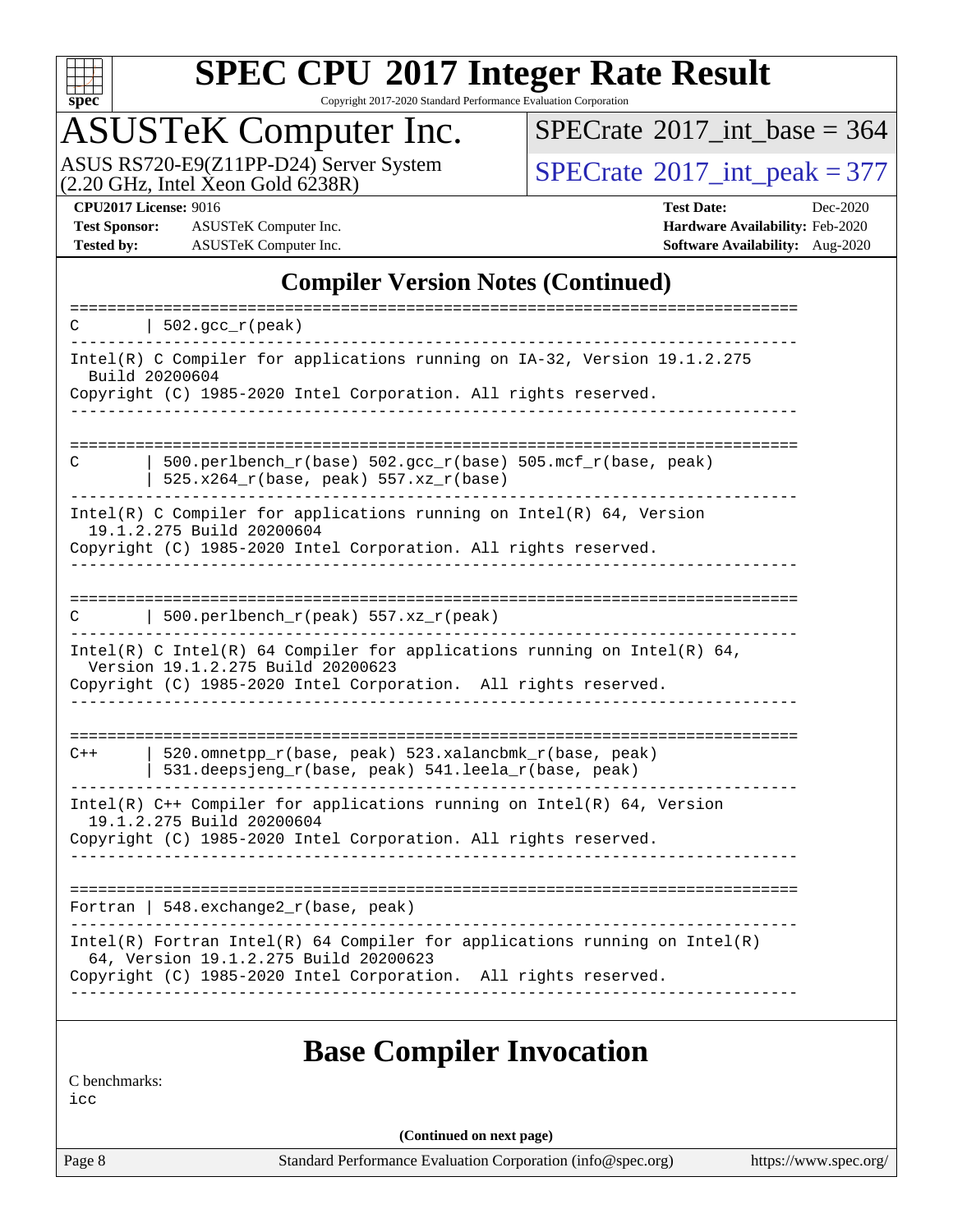

Copyright 2017-2020 Standard Performance Evaluation Corporation

### ASUSTeK Computer Inc.

 $(2.20 \text{ GHz}, \text{ Intel } \hat{\text{X}}$ con Gold 6238R) ASUS RS720-E9(Z11PP-D24) Server System  $SPECrate^{\circ}2017$  $SPECrate^{\circ}2017$  int peak = 377

 $SPECTate$ <sup>®</sup>[2017\\_int\\_base =](http://www.spec.org/auto/cpu2017/Docs/result-fields.html#SPECrate2017intbase) 364

**[Test Sponsor:](http://www.spec.org/auto/cpu2017/Docs/result-fields.html#TestSponsor)** ASUSTeK Computer Inc. **[Hardware Availability:](http://www.spec.org/auto/cpu2017/Docs/result-fields.html#HardwareAvailability)** Feb-2020 **[Tested by:](http://www.spec.org/auto/cpu2017/Docs/result-fields.html#Testedby)** ASUSTeK Computer Inc. **[Software Availability:](http://www.spec.org/auto/cpu2017/Docs/result-fields.html#SoftwareAvailability)** Aug-2020

**[CPU2017 License:](http://www.spec.org/auto/cpu2017/Docs/result-fields.html#CPU2017License)** 9016 **[Test Date:](http://www.spec.org/auto/cpu2017/Docs/result-fields.html#TestDate)** Dec-2020

#### **[Base Compiler Invocation \(Continued\)](http://www.spec.org/auto/cpu2017/Docs/result-fields.html#BaseCompilerInvocation)**

[C++ benchmarks](http://www.spec.org/auto/cpu2017/Docs/result-fields.html#CXXbenchmarks): [icpc](http://www.spec.org/cpu2017/results/res2020q4/cpu2017-20201207-24511.flags.html#user_CXXbase_intel_icpc_c510b6838c7f56d33e37e94d029a35b4a7bccf4766a728ee175e80a419847e808290a9b78be685c44ab727ea267ec2f070ec5dc83b407c0218cded6866a35d07)

[Fortran benchmarks](http://www.spec.org/auto/cpu2017/Docs/result-fields.html#Fortranbenchmarks): [ifort](http://www.spec.org/cpu2017/results/res2020q4/cpu2017-20201207-24511.flags.html#user_FCbase_intel_ifort_8111460550e3ca792625aed983ce982f94888b8b503583aa7ba2b8303487b4d8a21a13e7191a45c5fd58ff318f48f9492884d4413fa793fd88dd292cad7027ca)

#### **[Base Portability Flags](http://www.spec.org/auto/cpu2017/Docs/result-fields.html#BasePortabilityFlags)**

 500.perlbench\_r: [-DSPEC\\_LP64](http://www.spec.org/cpu2017/results/res2020q4/cpu2017-20201207-24511.flags.html#b500.perlbench_r_basePORTABILITY_DSPEC_LP64) [-DSPEC\\_LINUX\\_X64](http://www.spec.org/cpu2017/results/res2020q4/cpu2017-20201207-24511.flags.html#b500.perlbench_r_baseCPORTABILITY_DSPEC_LINUX_X64) 502.gcc\_r: [-DSPEC\\_LP64](http://www.spec.org/cpu2017/results/res2020q4/cpu2017-20201207-24511.flags.html#suite_basePORTABILITY502_gcc_r_DSPEC_LP64) 505.mcf\_r: [-DSPEC\\_LP64](http://www.spec.org/cpu2017/results/res2020q4/cpu2017-20201207-24511.flags.html#suite_basePORTABILITY505_mcf_r_DSPEC_LP64) 520.omnetpp\_r: [-DSPEC\\_LP64](http://www.spec.org/cpu2017/results/res2020q4/cpu2017-20201207-24511.flags.html#suite_basePORTABILITY520_omnetpp_r_DSPEC_LP64) 523.xalancbmk\_r: [-DSPEC\\_LP64](http://www.spec.org/cpu2017/results/res2020q4/cpu2017-20201207-24511.flags.html#suite_basePORTABILITY523_xalancbmk_r_DSPEC_LP64) [-DSPEC\\_LINUX](http://www.spec.org/cpu2017/results/res2020q4/cpu2017-20201207-24511.flags.html#b523.xalancbmk_r_baseCXXPORTABILITY_DSPEC_LINUX) 525.x264\_r: [-DSPEC\\_LP64](http://www.spec.org/cpu2017/results/res2020q4/cpu2017-20201207-24511.flags.html#suite_basePORTABILITY525_x264_r_DSPEC_LP64) 531.deepsjeng\_r: [-DSPEC\\_LP64](http://www.spec.org/cpu2017/results/res2020q4/cpu2017-20201207-24511.flags.html#suite_basePORTABILITY531_deepsjeng_r_DSPEC_LP64) 541.leela\_r: [-DSPEC\\_LP64](http://www.spec.org/cpu2017/results/res2020q4/cpu2017-20201207-24511.flags.html#suite_basePORTABILITY541_leela_r_DSPEC_LP64) 548.exchange2\_r: [-DSPEC\\_LP64](http://www.spec.org/cpu2017/results/res2020q4/cpu2017-20201207-24511.flags.html#suite_basePORTABILITY548_exchange2_r_DSPEC_LP64) 557.xz\_r: [-DSPEC\\_LP64](http://www.spec.org/cpu2017/results/res2020q4/cpu2017-20201207-24511.flags.html#suite_basePORTABILITY557_xz_r_DSPEC_LP64)

#### **[Base Optimization Flags](http://www.spec.org/auto/cpu2017/Docs/result-fields.html#BaseOptimizationFlags)**

#### [C benchmarks](http://www.spec.org/auto/cpu2017/Docs/result-fields.html#Cbenchmarks):

[-m64](http://www.spec.org/cpu2017/results/res2020q4/cpu2017-20201207-24511.flags.html#user_CCbase_m64-icc) [-qnextgen](http://www.spec.org/cpu2017/results/res2020q4/cpu2017-20201207-24511.flags.html#user_CCbase_f-qnextgen) [-std=c11](http://www.spec.org/cpu2017/results/res2020q4/cpu2017-20201207-24511.flags.html#user_CCbase_std-icc-std_0e1c27790398a4642dfca32ffe6c27b5796f9c2d2676156f2e42c9c44eaad0c049b1cdb667a270c34d979996257aeb8fc440bfb01818dbc9357bd9d174cb8524) [-Wl,-plugin-opt=-x86-branches-within-32B-boundaries](http://www.spec.org/cpu2017/results/res2020q4/cpu2017-20201207-24511.flags.html#user_CCbase_f-x86-branches-within-32B-boundaries_0098b4e4317ae60947b7b728078a624952a08ac37a3c797dfb4ffeb399e0c61a9dd0f2f44ce917e9361fb9076ccb15e7824594512dd315205382d84209e912f3) [-Wl,-z,muldefs](http://www.spec.org/cpu2017/results/res2020q4/cpu2017-20201207-24511.flags.html#user_CCbase_link_force_multiple1_b4cbdb97b34bdee9ceefcfe54f4c8ea74255f0b02a4b23e853cdb0e18eb4525ac79b5a88067c842dd0ee6996c24547a27a4b99331201badda8798ef8a743f577) [-xCORE-AVX512](http://www.spec.org/cpu2017/results/res2020q4/cpu2017-20201207-24511.flags.html#user_CCbase_f-xCORE-AVX512) [-O3](http://www.spec.org/cpu2017/results/res2020q4/cpu2017-20201207-24511.flags.html#user_CCbase_f-O3) [-ffast-math](http://www.spec.org/cpu2017/results/res2020q4/cpu2017-20201207-24511.flags.html#user_CCbase_f-ffast-math) [-flto](http://www.spec.org/cpu2017/results/res2020q4/cpu2017-20201207-24511.flags.html#user_CCbase_f-flto) [-mfpmath=sse](http://www.spec.org/cpu2017/results/res2020q4/cpu2017-20201207-24511.flags.html#user_CCbase_f-mfpmath_70eb8fac26bde974f8ab713bc9086c5621c0b8d2f6c86f38af0bd7062540daf19db5f3a066d8c6684be05d84c9b6322eb3b5be6619d967835195b93d6c02afa1) [-funroll-loops](http://www.spec.org/cpu2017/results/res2020q4/cpu2017-20201207-24511.flags.html#user_CCbase_f-funroll-loops) [-qopt-mem-layout-trans=4](http://www.spec.org/cpu2017/results/res2020q4/cpu2017-20201207-24511.flags.html#user_CCbase_f-qopt-mem-layout-trans_fa39e755916c150a61361b7846f310bcdf6f04e385ef281cadf3647acec3f0ae266d1a1d22d972a7087a248fd4e6ca390a3634700869573d231a252c784941a8) [-L/usr/local/IntelCompiler19/compilers\\_and\\_libraries\\_2020.3.275/linux/compiler/lib/intel64\\_lin](http://www.spec.org/cpu2017/results/res2020q4/cpu2017-20201207-24511.flags.html#user_CCbase_linkpath_6eb3b1b8be403820338b5b82e7a1c217a861a8962ac718a6253be1483b50620487664a39a847caf560d84a6b8bab7cca33d9f414525a12ede1e9473db34a3d08) [-lqkmalloc](http://www.spec.org/cpu2017/results/res2020q4/cpu2017-20201207-24511.flags.html#user_CCbase_qkmalloc_link_lib_79a818439969f771c6bc311cfd333c00fc099dad35c030f5aab9dda831713d2015205805422f83de8875488a2991c0a156aaa600e1f9138f8fc37004abc96dc5)

[C++ benchmarks](http://www.spec.org/auto/cpu2017/Docs/result-fields.html#CXXbenchmarks):

[-m64](http://www.spec.org/cpu2017/results/res2020q4/cpu2017-20201207-24511.flags.html#user_CXXbase_m64-icc) [-qnextgen](http://www.spec.org/cpu2017/results/res2020q4/cpu2017-20201207-24511.flags.html#user_CXXbase_f-qnextgen) [-Wl,-plugin-opt=-x86-branches-within-32B-boundaries](http://www.spec.org/cpu2017/results/res2020q4/cpu2017-20201207-24511.flags.html#user_CXXbase_f-x86-branches-within-32B-boundaries_0098b4e4317ae60947b7b728078a624952a08ac37a3c797dfb4ffeb399e0c61a9dd0f2f44ce917e9361fb9076ccb15e7824594512dd315205382d84209e912f3) [-Wl,-z,muldefs](http://www.spec.org/cpu2017/results/res2020q4/cpu2017-20201207-24511.flags.html#user_CXXbase_link_force_multiple1_b4cbdb97b34bdee9ceefcfe54f4c8ea74255f0b02a4b23e853cdb0e18eb4525ac79b5a88067c842dd0ee6996c24547a27a4b99331201badda8798ef8a743f577) [-xCORE-AVX512](http://www.spec.org/cpu2017/results/res2020q4/cpu2017-20201207-24511.flags.html#user_CXXbase_f-xCORE-AVX512) [-O3](http://www.spec.org/cpu2017/results/res2020q4/cpu2017-20201207-24511.flags.html#user_CXXbase_f-O3) [-ffast-math](http://www.spec.org/cpu2017/results/res2020q4/cpu2017-20201207-24511.flags.html#user_CXXbase_f-ffast-math) [-flto](http://www.spec.org/cpu2017/results/res2020q4/cpu2017-20201207-24511.flags.html#user_CXXbase_f-flto) [-mfpmath=sse](http://www.spec.org/cpu2017/results/res2020q4/cpu2017-20201207-24511.flags.html#user_CXXbase_f-mfpmath_70eb8fac26bde974f8ab713bc9086c5621c0b8d2f6c86f38af0bd7062540daf19db5f3a066d8c6684be05d84c9b6322eb3b5be6619d967835195b93d6c02afa1) [-funroll-loops](http://www.spec.org/cpu2017/results/res2020q4/cpu2017-20201207-24511.flags.html#user_CXXbase_f-funroll-loops) [-qopt-mem-layout-trans=4](http://www.spec.org/cpu2017/results/res2020q4/cpu2017-20201207-24511.flags.html#user_CXXbase_f-qopt-mem-layout-trans_fa39e755916c150a61361b7846f310bcdf6f04e385ef281cadf3647acec3f0ae266d1a1d22d972a7087a248fd4e6ca390a3634700869573d231a252c784941a8) [-L/usr/local/IntelCompiler19/compilers\\_and\\_libraries\\_2020.3.275/linux/compiler/lib/intel64\\_lin](http://www.spec.org/cpu2017/results/res2020q4/cpu2017-20201207-24511.flags.html#user_CXXbase_linkpath_6eb3b1b8be403820338b5b82e7a1c217a861a8962ac718a6253be1483b50620487664a39a847caf560d84a6b8bab7cca33d9f414525a12ede1e9473db34a3d08) [-lqkmalloc](http://www.spec.org/cpu2017/results/res2020q4/cpu2017-20201207-24511.flags.html#user_CXXbase_qkmalloc_link_lib_79a818439969f771c6bc311cfd333c00fc099dad35c030f5aab9dda831713d2015205805422f83de8875488a2991c0a156aaa600e1f9138f8fc37004abc96dc5)

#### [Fortran benchmarks:](http://www.spec.org/auto/cpu2017/Docs/result-fields.html#Fortranbenchmarks)

```
-m64 -Wl,-plugin-opt=-x86-branches-within-32B-boundaries -Wl,-z,muldefs
-xCORE-AVX512 -O3 -ipo -no-prec-div -qopt-mem-layout-trans=4
-nostandard-realloc-lhs -align array32byte -auto
```

| Standard Performance Evaluation Corporation (info@spec.org)<br>Page 9 | https://www.spec.org/ |
|-----------------------------------------------------------------------|-----------------------|
|-----------------------------------------------------------------------|-----------------------|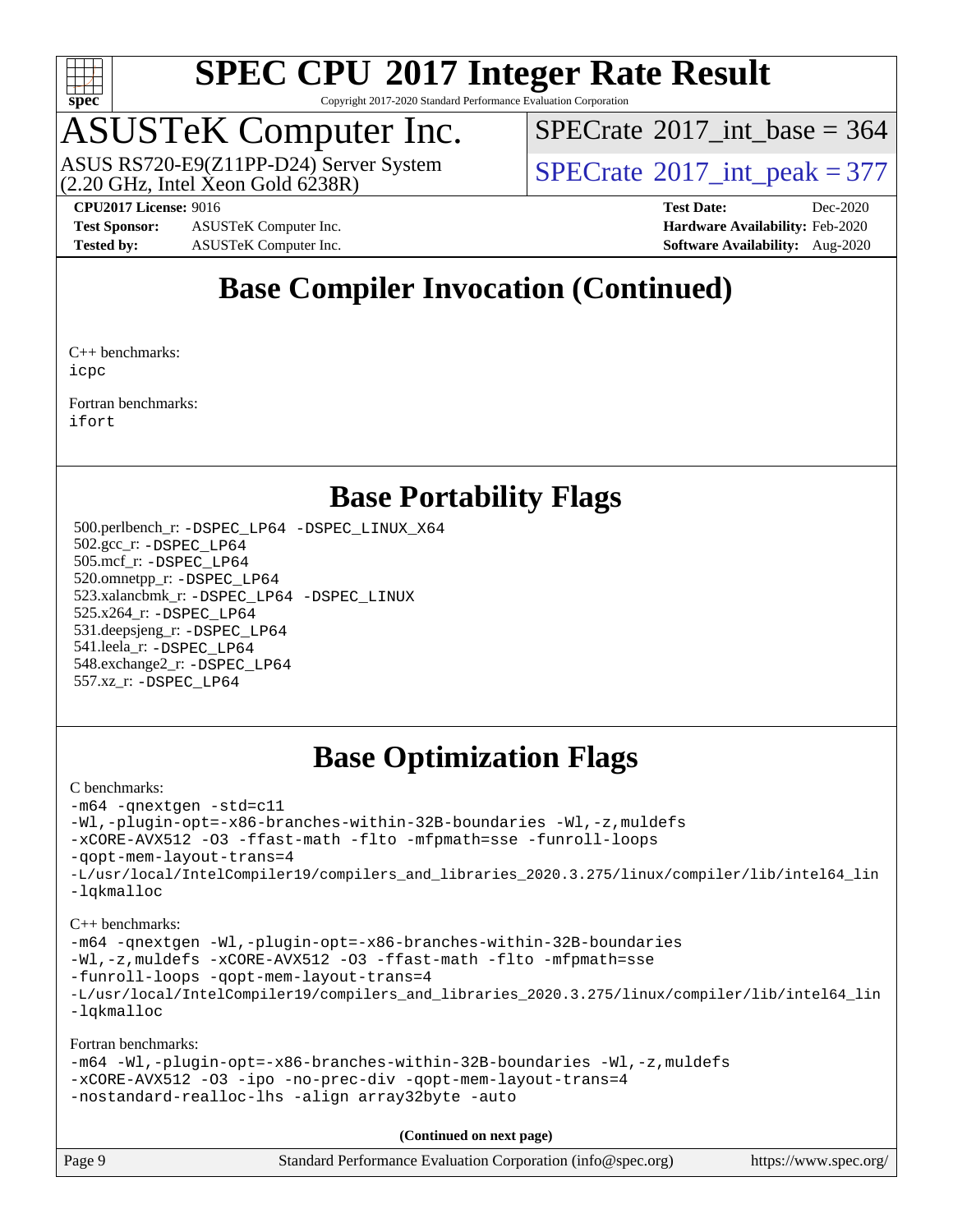

Copyright 2017-2020 Standard Performance Evaluation Corporation

## ASUSTeK Computer Inc.

 $(2.20 \text{ GHz}, \text{ Intel } \hat{\text{X}}$ con Gold 6238R) ASUS RS720-E9(Z11PP-D24) Server System  $SPECrate^{\circ}2017$  $SPECrate^{\circ}2017$  int peak = 377

 $SPECrate$ <sup>®</sup> $2017$ \_int\_base = 364

**[Test Sponsor:](http://www.spec.org/auto/cpu2017/Docs/result-fields.html#TestSponsor)** ASUSTeK Computer Inc. **[Hardware Availability:](http://www.spec.org/auto/cpu2017/Docs/result-fields.html#HardwareAvailability)** Feb-2020 **[Tested by:](http://www.spec.org/auto/cpu2017/Docs/result-fields.html#Testedby)** ASUSTeK Computer Inc. **[Software Availability:](http://www.spec.org/auto/cpu2017/Docs/result-fields.html#SoftwareAvailability)** Aug-2020

**[CPU2017 License:](http://www.spec.org/auto/cpu2017/Docs/result-fields.html#CPU2017License)** 9016 **[Test Date:](http://www.spec.org/auto/cpu2017/Docs/result-fields.html#TestDate)** Dec-2020

#### **[Base Optimization Flags \(Continued\)](http://www.spec.org/auto/cpu2017/Docs/result-fields.html#BaseOptimizationFlags)**

[Fortran benchmarks](http://www.spec.org/auto/cpu2017/Docs/result-fields.html#Fortranbenchmarks) (continued):

[-mbranches-within-32B-boundaries](http://www.spec.org/cpu2017/results/res2020q4/cpu2017-20201207-24511.flags.html#user_FCbase_f-mbranches-within-32B-boundaries)

[-L/usr/local/IntelCompiler19/compilers\\_and\\_libraries\\_2020.3.275/linux/compiler/lib/intel64\\_lin](http://www.spec.org/cpu2017/results/res2020q4/cpu2017-20201207-24511.flags.html#user_FCbase_linkpath_6eb3b1b8be403820338b5b82e7a1c217a861a8962ac718a6253be1483b50620487664a39a847caf560d84a6b8bab7cca33d9f414525a12ede1e9473db34a3d08) [-lqkmalloc](http://www.spec.org/cpu2017/results/res2020q4/cpu2017-20201207-24511.flags.html#user_FCbase_qkmalloc_link_lib_79a818439969f771c6bc311cfd333c00fc099dad35c030f5aab9dda831713d2015205805422f83de8875488a2991c0a156aaa600e1f9138f8fc37004abc96dc5)

#### **[Peak Compiler Invocation](http://www.spec.org/auto/cpu2017/Docs/result-fields.html#PeakCompilerInvocation)**

[C benchmarks](http://www.spec.org/auto/cpu2017/Docs/result-fields.html#Cbenchmarks):

[icc](http://www.spec.org/cpu2017/results/res2020q4/cpu2017-20201207-24511.flags.html#user_CCpeak_intel_icc_66fc1ee009f7361af1fbd72ca7dcefbb700085f36577c54f309893dd4ec40d12360134090235512931783d35fd58c0460139e722d5067c5574d8eaf2b3e37e92)

[C++ benchmarks:](http://www.spec.org/auto/cpu2017/Docs/result-fields.html#CXXbenchmarks) [icpc](http://www.spec.org/cpu2017/results/res2020q4/cpu2017-20201207-24511.flags.html#user_CXXpeak_intel_icpc_c510b6838c7f56d33e37e94d029a35b4a7bccf4766a728ee175e80a419847e808290a9b78be685c44ab727ea267ec2f070ec5dc83b407c0218cded6866a35d07)

[Fortran benchmarks](http://www.spec.org/auto/cpu2017/Docs/result-fields.html#Fortranbenchmarks): [ifort](http://www.spec.org/cpu2017/results/res2020q4/cpu2017-20201207-24511.flags.html#user_FCpeak_intel_ifort_8111460550e3ca792625aed983ce982f94888b8b503583aa7ba2b8303487b4d8a21a13e7191a45c5fd58ff318f48f9492884d4413fa793fd88dd292cad7027ca)

#### **[Peak Portability Flags](http://www.spec.org/auto/cpu2017/Docs/result-fields.html#PeakPortabilityFlags)**

 500.perlbench\_r: [-DSPEC\\_LP64](http://www.spec.org/cpu2017/results/res2020q4/cpu2017-20201207-24511.flags.html#b500.perlbench_r_peakPORTABILITY_DSPEC_LP64) [-DSPEC\\_LINUX\\_X64](http://www.spec.org/cpu2017/results/res2020q4/cpu2017-20201207-24511.flags.html#b500.perlbench_r_peakCPORTABILITY_DSPEC_LINUX_X64) 502.gcc\_r: [-D\\_FILE\\_OFFSET\\_BITS=64](http://www.spec.org/cpu2017/results/res2020q4/cpu2017-20201207-24511.flags.html#user_peakPORTABILITY502_gcc_r_file_offset_bits_64_5ae949a99b284ddf4e95728d47cb0843d81b2eb0e18bdfe74bbf0f61d0b064f4bda2f10ea5eb90e1dcab0e84dbc592acfc5018bc955c18609f94ddb8d550002c) 505.mcf\_r: [-DSPEC\\_LP64](http://www.spec.org/cpu2017/results/res2020q4/cpu2017-20201207-24511.flags.html#suite_peakPORTABILITY505_mcf_r_DSPEC_LP64) 520.omnetpp\_r: [-DSPEC\\_LP64](http://www.spec.org/cpu2017/results/res2020q4/cpu2017-20201207-24511.flags.html#suite_peakPORTABILITY520_omnetpp_r_DSPEC_LP64) 523.xalancbmk\_r: [-DSPEC\\_LP64](http://www.spec.org/cpu2017/results/res2020q4/cpu2017-20201207-24511.flags.html#suite_peakPORTABILITY523_xalancbmk_r_DSPEC_LP64) [-DSPEC\\_LINUX](http://www.spec.org/cpu2017/results/res2020q4/cpu2017-20201207-24511.flags.html#b523.xalancbmk_r_peakCXXPORTABILITY_DSPEC_LINUX) 525.x264\_r: [-DSPEC\\_LP64](http://www.spec.org/cpu2017/results/res2020q4/cpu2017-20201207-24511.flags.html#suite_peakPORTABILITY525_x264_r_DSPEC_LP64) 531.deepsjeng\_r: [-DSPEC\\_LP64](http://www.spec.org/cpu2017/results/res2020q4/cpu2017-20201207-24511.flags.html#suite_peakPORTABILITY531_deepsjeng_r_DSPEC_LP64) 541.leela\_r: [-DSPEC\\_LP64](http://www.spec.org/cpu2017/results/res2020q4/cpu2017-20201207-24511.flags.html#suite_peakPORTABILITY541_leela_r_DSPEC_LP64) 548.exchange2\_r: [-DSPEC\\_LP64](http://www.spec.org/cpu2017/results/res2020q4/cpu2017-20201207-24511.flags.html#suite_peakPORTABILITY548_exchange2_r_DSPEC_LP64) 557.xz\_r: [-DSPEC\\_LP64](http://www.spec.org/cpu2017/results/res2020q4/cpu2017-20201207-24511.flags.html#suite_peakPORTABILITY557_xz_r_DSPEC_LP64)

#### **[Peak Optimization Flags](http://www.spec.org/auto/cpu2017/Docs/result-fields.html#PeakOptimizationFlags)**

[C benchmarks](http://www.spec.org/auto/cpu2017/Docs/result-fields.html#Cbenchmarks):

 500.perlbench\_r: [-Wl,-z,muldefs](http://www.spec.org/cpu2017/results/res2020q4/cpu2017-20201207-24511.flags.html#user_peakEXTRA_LDFLAGS500_perlbench_r_link_force_multiple1_b4cbdb97b34bdee9ceefcfe54f4c8ea74255f0b02a4b23e853cdb0e18eb4525ac79b5a88067c842dd0ee6996c24547a27a4b99331201badda8798ef8a743f577) [-prof-gen](http://www.spec.org/cpu2017/results/res2020q4/cpu2017-20201207-24511.flags.html#user_peakPASS1_CFLAGSPASS1_LDFLAGS500_perlbench_r_prof_gen_5aa4926d6013ddb2a31985c654b3eb18169fc0c6952a63635c234f711e6e63dd76e94ad52365559451ec499a2cdb89e4dc58ba4c67ef54ca681ffbe1461d6b36)(pass 1) [-prof-use](http://www.spec.org/cpu2017/results/res2020q4/cpu2017-20201207-24511.flags.html#user_peakPASS2_CFLAGSPASS2_LDFLAGS500_perlbench_r_prof_use_1a21ceae95f36a2b53c25747139a6c16ca95bd9def2a207b4f0849963b97e94f5260e30a0c64f4bb623698870e679ca08317ef8150905d41bd88c6f78df73f19)(pass 2) [-xCORE-AVX512](http://www.spec.org/cpu2017/results/res2020q4/cpu2017-20201207-24511.flags.html#user_peakCOPTIMIZE500_perlbench_r_f-xCORE-AVX512) [-ipo](http://www.spec.org/cpu2017/results/res2020q4/cpu2017-20201207-24511.flags.html#user_peakCOPTIMIZE500_perlbench_r_f-ipo) [-O3](http://www.spec.org/cpu2017/results/res2020q4/cpu2017-20201207-24511.flags.html#user_peakCOPTIMIZE500_perlbench_r_f-O3) [-no-prec-div](http://www.spec.org/cpu2017/results/res2020q4/cpu2017-20201207-24511.flags.html#user_peakCOPTIMIZE500_perlbench_r_f-no-prec-div) [-qopt-mem-layout-trans=4](http://www.spec.org/cpu2017/results/res2020q4/cpu2017-20201207-24511.flags.html#user_peakCOPTIMIZE500_perlbench_r_f-qopt-mem-layout-trans_fa39e755916c150a61361b7846f310bcdf6f04e385ef281cadf3647acec3f0ae266d1a1d22d972a7087a248fd4e6ca390a3634700869573d231a252c784941a8) [-fno-strict-overflow](http://www.spec.org/cpu2017/results/res2020q4/cpu2017-20201207-24511.flags.html#user_peakEXTRA_OPTIMIZE500_perlbench_r_f-fno-strict-overflow) [-mbranches-within-32B-boundaries](http://www.spec.org/cpu2017/results/res2020q4/cpu2017-20201207-24511.flags.html#user_peakEXTRA_COPTIMIZE500_perlbench_r_f-mbranches-within-32B-boundaries) [-L/usr/local/IntelCompiler19/compilers\\_and\\_libraries\\_2020.3.275/linux/compiler/lib/intel64\\_lin](http://www.spec.org/cpu2017/results/res2020q4/cpu2017-20201207-24511.flags.html#user_peakEXTRA_LIBS500_perlbench_r_linkpath_6eb3b1b8be403820338b5b82e7a1c217a861a8962ac718a6253be1483b50620487664a39a847caf560d84a6b8bab7cca33d9f414525a12ede1e9473db34a3d08) [-lqkmalloc](http://www.spec.org/cpu2017/results/res2020q4/cpu2017-20201207-24511.flags.html#user_peakEXTRA_LIBS500_perlbench_r_qkmalloc_link_lib_79a818439969f771c6bc311cfd333c00fc099dad35c030f5aab9dda831713d2015205805422f83de8875488a2991c0a156aaa600e1f9138f8fc37004abc96dc5)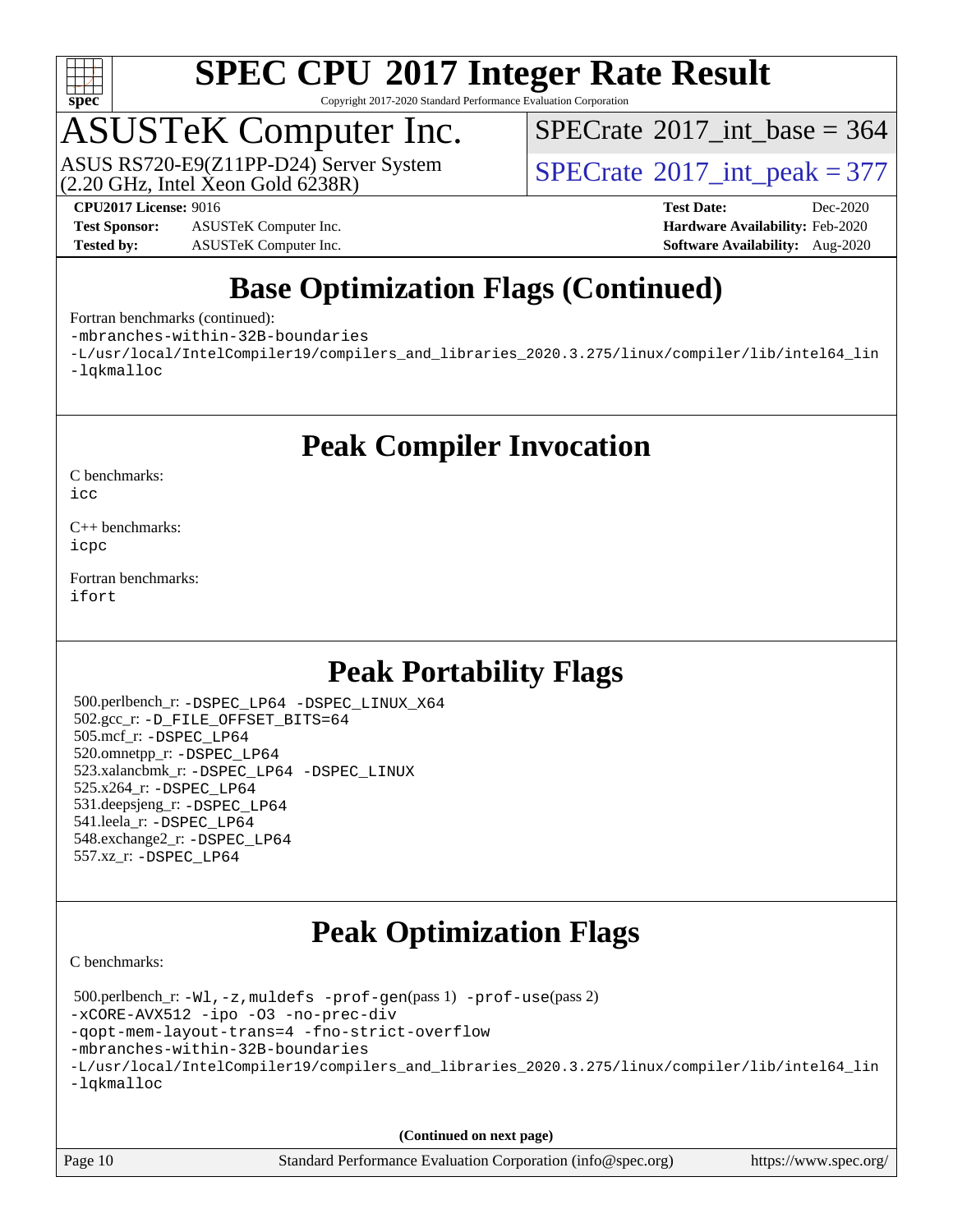

Copyright 2017-2020 Standard Performance Evaluation Corporation

## ASUSTeK Computer Inc.

 $(2.20 \text{ GHz}, \text{ Intel } \hat{\text{X}}$ con Gold 6238R) ASUS RS720-E9(Z11PP-D24) Server System  $SPECrate^{\circ}2017$  $SPECrate^{\circ}2017$  int peak = 377

 $SPECTate$ <sup>®</sup>[2017\\_int\\_base =](http://www.spec.org/auto/cpu2017/Docs/result-fields.html#SPECrate2017intbase) 364

**[Test Sponsor:](http://www.spec.org/auto/cpu2017/Docs/result-fields.html#TestSponsor)** ASUSTeK Computer Inc. **[Hardware Availability:](http://www.spec.org/auto/cpu2017/Docs/result-fields.html#HardwareAvailability)** Feb-2020 **[Tested by:](http://www.spec.org/auto/cpu2017/Docs/result-fields.html#Testedby)** ASUSTeK Computer Inc. **[Software Availability:](http://www.spec.org/auto/cpu2017/Docs/result-fields.html#SoftwareAvailability)** Aug-2020

**[CPU2017 License:](http://www.spec.org/auto/cpu2017/Docs/result-fields.html#CPU2017License)** 9016 **[Test Date:](http://www.spec.org/auto/cpu2017/Docs/result-fields.html#TestDate)** Dec-2020

### **[Peak Optimization Flags \(Continued\)](http://www.spec.org/auto/cpu2017/Docs/result-fields.html#PeakOptimizationFlags)**

```
 502.gcc_r: -m32
-L/usr/local/IntelCompiler19/compilers_and_libraries_2020.3.275/linux/compiler/lib/ia32_lin
-std=gnu89
-Wl,-plugin-opt=-x86-branches-within-32B-boundaries
-Wl,-z,muldefs -fprofile-generate(pass 1)
-fprofile-use=default.profdata(pass 2) -xCORE-AVX512 -flto
-Ofast(pass 1) -O3 -ffast-math -qnextgen
-qopt-mem-layout-trans=4 -L/usr/local/jemalloc32-5.0.1/lib
-ljemalloc
 505.mcf_r: basepeak = yes
525.x264_r: -m64-qnextgen -std=cl1-Wl,-plugin-opt=-x86-branches-within-32B-boundaries
-Wl,-z,muldefs -xCORE-AVX512 -flto -O3 -ffast-math
-qopt-mem-layout-trans=4 -fno-alias
-L/usr/local/IntelCompiler19/compilers_and_libraries_2020.3.275/linux/compiler/lib/intel64_lin
-lqkmalloc
 557.xz_r: -Wl,-z,muldefs -xCORE-AVX512 -ipo -O3 -no-prec-div
-qopt-mem-layout-trans=4 -mbranches-within-32B-boundaries
-L/usr/local/IntelCompiler19/compilers_and_libraries_2020.3.275/linux/compiler/lib/intel64_lin
-lqkmalloc
C++ benchmarks: 
520.omnetpp_r: basepeak = yes
 523.xalancbmk_r: basepeak = yes
 531.deepsjeng_r: basepeak = yes
541.leela_r: basepeak = yes
Fortran benchmarks: 
548.exchange2_r: basepeak = yes
                       The flags files that were used to format this result can be browsed at
 http://www.spec.org/cpu2017/flags/ASUSTekPlatform-Settings-z11-V2.0-revH.html
 http://www.spec.org/cpu2017/flags/Intel-ic19.1u1-official-linux64_revA.html
                           You can also download the XML flags sources by saving the following links:
 http://www.spec.org/cpu2017/flags/ASUSTekPlatform-Settings-z11-V2.0-revH.xml
 http://www.spec.org/cpu2017/flags/Intel-ic19.1u1-official-linux64_revA.xml
```